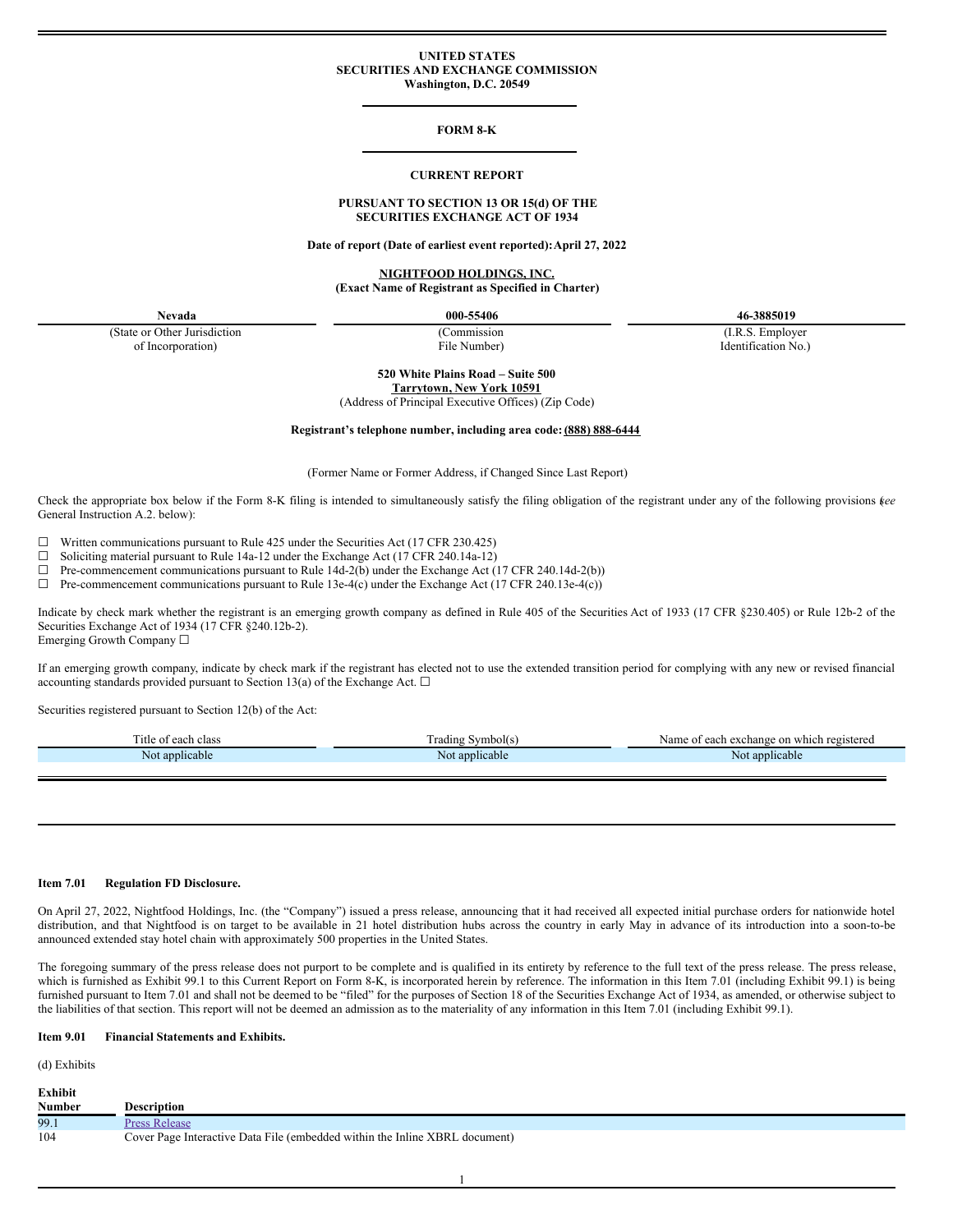# **SIGNATURES**

Pursuant to the requirements of the Securities Exchange Act of 1934, the Registrant has duly caused this report to be signed on its behalf by the undersigned thereunto duly authorized.

Date: April 27, 2022

# **NIGHTFOOD HOLDINGS, INC.**

By: /s/ Sean Folkson Name: Sean Folkson Title: Chief Executive Officer

2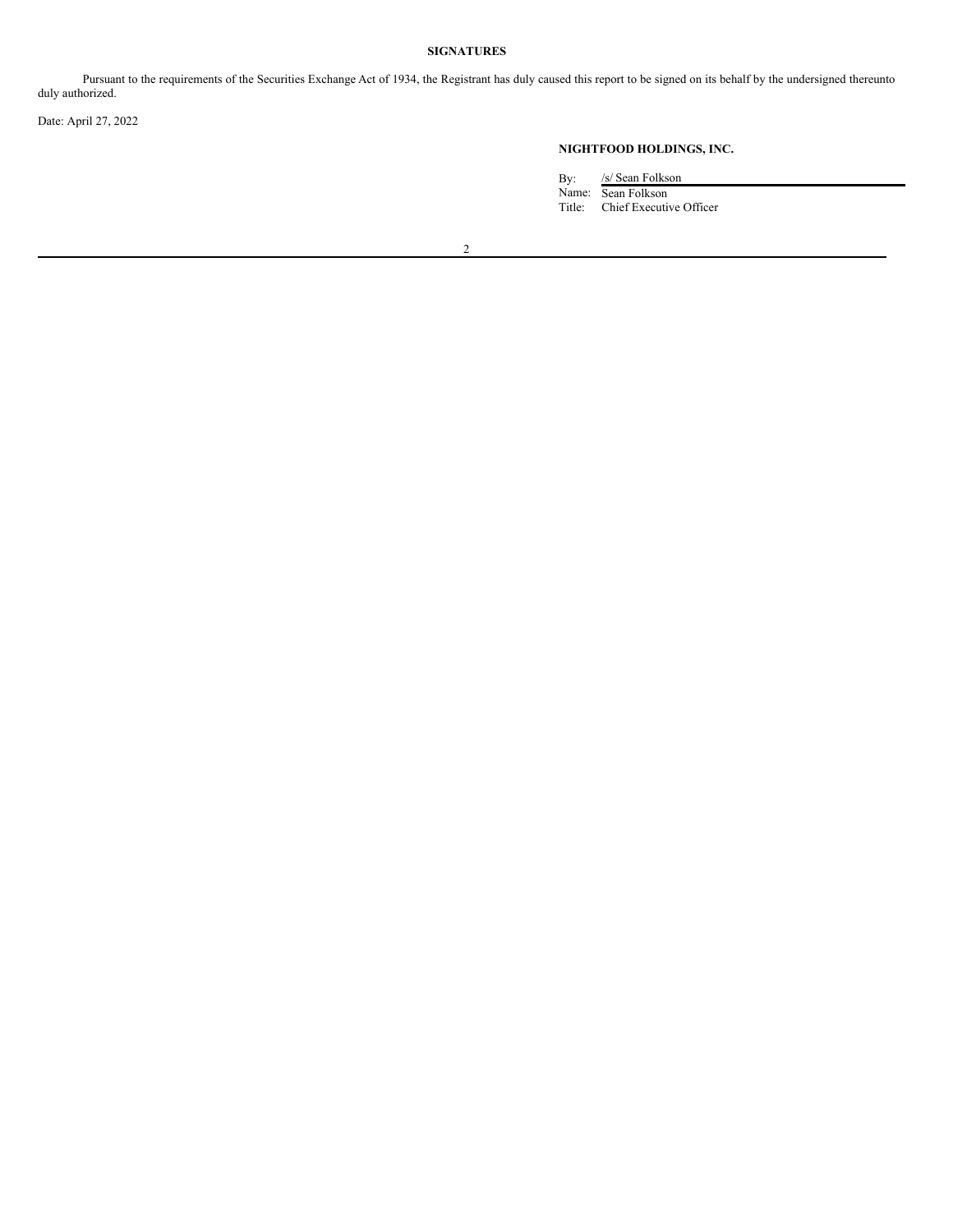# <span id="page-2-0"></span>**Nightfood Announces Receipt of All Initial Purchase Orders for Nationwide Hotel Distribution**

Sleep-Friendly Ice Cream Shipping to Twenty-One Regional Distribution Centers

Tarrytown, NY, April 27, 2022 – Nightfood Holdings, Inc. (OTCQB: NGTF), the sleep-friendly snack company addressing the \$50 billion Americans spend annually on nighttime snacks, announced that all 21 anticipated purchase orders for the first national hotel rollout of Nightfood ice cream pints have now been received.

Shipments have been initiated and Nightfood is on target to be available in 21 major hotel distribution hubs across the country in early May.

Also in May, at the direction of a leading global hotel company with thousands of locations in the United States, Nightfood's first major chainwide hotel distribution is scheduled to begin with the national rollout in a soon-to-be announced major extended-stay hotel chain with approximately 500 properties in the United States.

In addition to the scheduled May launch in that first chain, the Company announced it was contacted earlier this month by corporate-level decision-makers of a second global hotel company who quickly initiated the launch of a pilot test of Nightfood in one of their chains.

With continued sales success, each of these relationships could lead to distribution in thousands of hotel properties.

"We expect this new test to be successful because we've seen how well Nightfood has sold in the hotel setting," commented Nightfood CEO Sean Folkson. "Now that we're rolling into full national distribution with the largest distributor of snacks in the hospitality space, we're working hard to reach our goal of securing distribution in 7,500 hotels within the next 9 months, including multiple Nightfood snack formats."

Nightfood management, with support from iDEAL Hospitality Partners, is working to penetrate the hotel market through additional corporate level initiatives at major hotel companies, partnerships with distributors, agreements with industry-leading Group Purchasing Organizations, and relationships with influential hotel management companies.

Management believes a growing retail footprint will eliminate the desire for corporate-level decision-makers to run retail tests prior to launch. Nightfood's recently announced arrangement with Remington Hotels, where Nightfood is now a recommended brand to the Remington portfolio of over 120 properties, is expected to help accelerate the national rollout through distribution in some of the most prominent hotels in the country. Remington's portfolio includes properties from Doubletree, Courtyard, Crowne Plaza, Four Points, Hilton, Hyatt Regency, Marriott, Renaissance, Sheraton, Westin, Wyndham, Curio, Embassy Suites, Intercontinental, Fairfield Inn, Hampton Inn, Hilton Garden Inn, Holiday Inn, Residence Inn, Springhill Suites, and more

"We introduced the Nightfood brand to hotel owners at the AAHOA conference earlier this month, and I'd describe the response as overwhelmingly positive," added Jill Rigsbee, CEO of iDEAL. "So much groundwork has been laid over the last several months in the run-up to these initial purchase orders. We're expecting rapid distribution growth this spring and summer as we work to make Nightfood ubiquitous in hotel lobby shops from coast to coast."

#### **About Nightfood**

Nightfood is pioneering the nighttime snack category.

Over 80% of Americans snack regularly at night, resulting in an estimated 700 million nighttime snack occasions weekly, and an annual spend on night snacks of over \$50 billion. The most popular choices are ice cream, cookies, chips, and candy. Recent research confirms such snacks, in addition to being generally unhealthy, can impair sleep, partly due to excess fat and sugar consumed before bed.

Nightfood's sleep-friendly snacks are formulated by sleep and nutrition experts to contain less of those sleep-disruptive ingredients, along with a focus on ingredients and nutrients that research suggests can support nighttime relaxation and better sleep quality.

The brand is currently focused on establishing widespread national distribution of its sleep-friendly snacks in the high-margin hotel vertical. Management believes hotels have an obligation to help guests achieve better sleep, and one way to do that is through the snacks hotels curate for sale in their grab-and-go lobby shops.

With an estimated 56,000 hotels across the United States, national distribution is expected to lead to profitability, consumer adoption of the nighttime snack category, and a strategically defensible position from which category leadership can be maintained.

Questions can be directed to investors@Nightfood.com

By signing up at ir.nightfood.com, investors can receive updates of filings and news releases in their inbox.

## **About iDEAL Hospitality Partners Group**

iDEAL Hospitality Partners Group, based in Wake Forest, North Carolina, provides outsourced marketing and business development services for companies eager to grow sales in the hospitality sector. The iDEAL team knows the key decision makers and stakeholders that consider and purchase products for all areas of a hotel or resort. Through longstanding relationships with hotel owners and management companies, the iDEAL team presents client's innovative and unique products and services for the lodging industry to hotels and resorts throughout North and Central America and in the Caribbean.

## **Forward Looking Statements:**

This current press release contains "forward-looking statements." Statements in this press release which are not purely historical (including, but not limited to statements that contain words such as "will," "believes," "plans," "anticipates," "expects" and "estimates") are forward-looking statements and include any statements regarding beliefs, plans, expectations or intentions regarding the future, including but not limited to, sales projections, potential customers, any products sold or cash flow from operations.

Actual results could differ from those projected in any forward-looking statements due to numerous factors. Such factors include, among others, (a) the inherent uncertainties associated with distribution of our products, (b) the market acceptance of our products at all levels of distribution and sale, including retail purchasers, wholesalers and hotel chains, (c) the success and commitment of our distribution partners to access distribution channels and successfully engage with sellers of our products, including, supermarkets